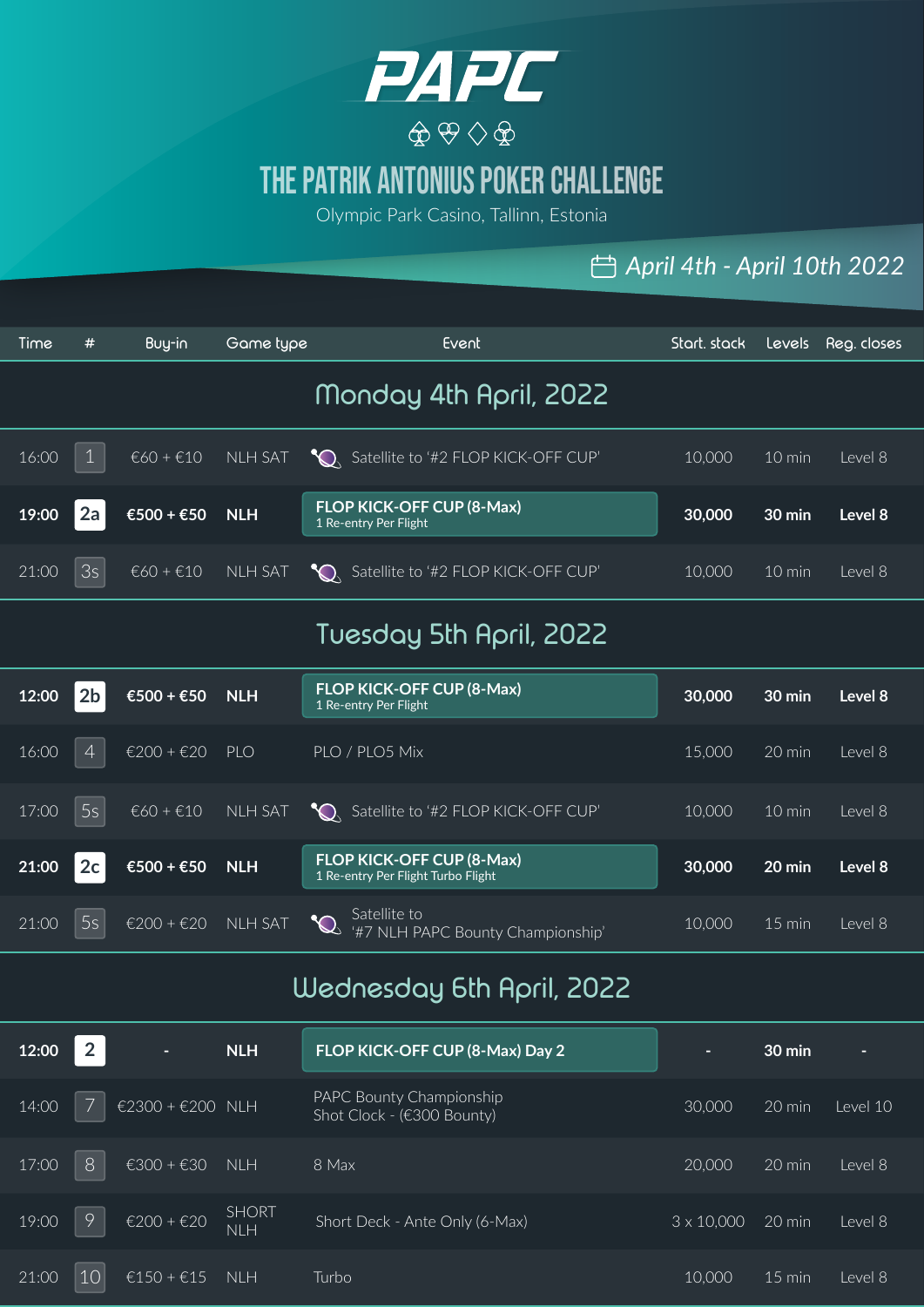# Thursday 7th April, 2022

| 12:00 | $\overline{11}$ | $£200 + £20$ NLH                                    | PAPC DEEPSTACK Championship (8-Max)                                          | 30,000 | $30 \text{ min}$ | Level 10 |
|-------|-----------------|-----------------------------------------------------|------------------------------------------------------------------------------|--------|------------------|----------|
| 14:00 | 12              | $€5000 + €200$ NLH                                  | PAPC HIGH ROLLER (6-Max)                                                     | 50,000 | $30 \text{ min}$ | Level 10 |
| 17:00 | 13              | $€500 + €50$ PLO                                    | PLO5 6-Max                                                                   | 20,000 | 20 min           | Level 8  |
| 19:00 | 14s             |                                                     | €150 + $\epsilon$ 15 NLH SAT $\bigcirc$ , Satellite to '#16 PAPC Main Event' | 10,000 | $15$ min         | Level 8  |
| 21:00 | 15              | $\epsilon$ 100 + $\epsilon$ 100 + $\epsilon$ 20 NLH | Progressive Bounty - Turbo                                                   | 10,000 | $15 \text{ min}$ | Level 8  |

# Friday 8th April, 2022

| 12:00 | 16a             | €1500 + €150 NLH  | <b>PAPC MAIN EVENT (8-Max)</b>                                     | 30,000 | $45$ min         | Level 10 |
|-------|-----------------|-------------------|--------------------------------------------------------------------|--------|------------------|----------|
| 14:00 | 17              | $€300 + €30$ OFCP | Open Face Chinese Pineapple                                        | 20.000 | 20 min / 30 min  | Level 8  |
| 16:00 | 18s             |                   | €150 + €15 NLH SAT $\bigotimes$ Satellite to '#16 PAPC Main Event' | 10,000 | $15 \text{ min}$ | Level 8  |
| 17:00 | 19              | $£200 + £20$ NLH  | Turbo                                                              | 10,000 | $15 \text{ min}$ | Level 8  |
| 19:00 | 16 <sub>b</sub> | €1500 + €150 NLH  | <b>PAPC MAIN EVENT (8-Max)</b><br>Turbo Flight                     | 30,000 | 20 min           | Level 10 |



### Saturday 9th April, 2022

| 12:00 | 16 | €1500 + €150 NLH                                        |            | PAPC MAIN EVENT (8-Max) Day 2          | 30,000 | $45$ min         | Level 10 |
|-------|----|---------------------------------------------------------|------------|----------------------------------------|--------|------------------|----------|
| 13:00 | 20 | $£200 + £20$                                            | <b>NLH</b> | PAPC QUEENS (She/Her)                  | 20,000 | 20 min           | Level 8  |
| 14:00 | 21 | $\epsilon$ 200 + $\epsilon$ 200 + $\epsilon$ 40 NLH SAT |            | Unibet PROGRESSIVE BOUNTY Championship | 20,000 | $20 \text{ min}$ | Level 8  |
| 16:00 | 22 | €10000 + €300 NLH                                       |            | PAPC SUPER HIGH ROLLER (6-Max)         | 50,000 | 30 min           | Level 10 |
| 19:00 | 23 | €1000 + €100 PLO                                        |            | PAPC PLO CHAMPIONSHIP (PLO/PLO5 Mix)   | 20,000 | 20 min           | Level 8  |
| 21:00 | 24 | €150 + $€15$                                            | <b>NLH</b> | Hyper-Turbo                            | 10,000 | 10 min           | Level 8  |